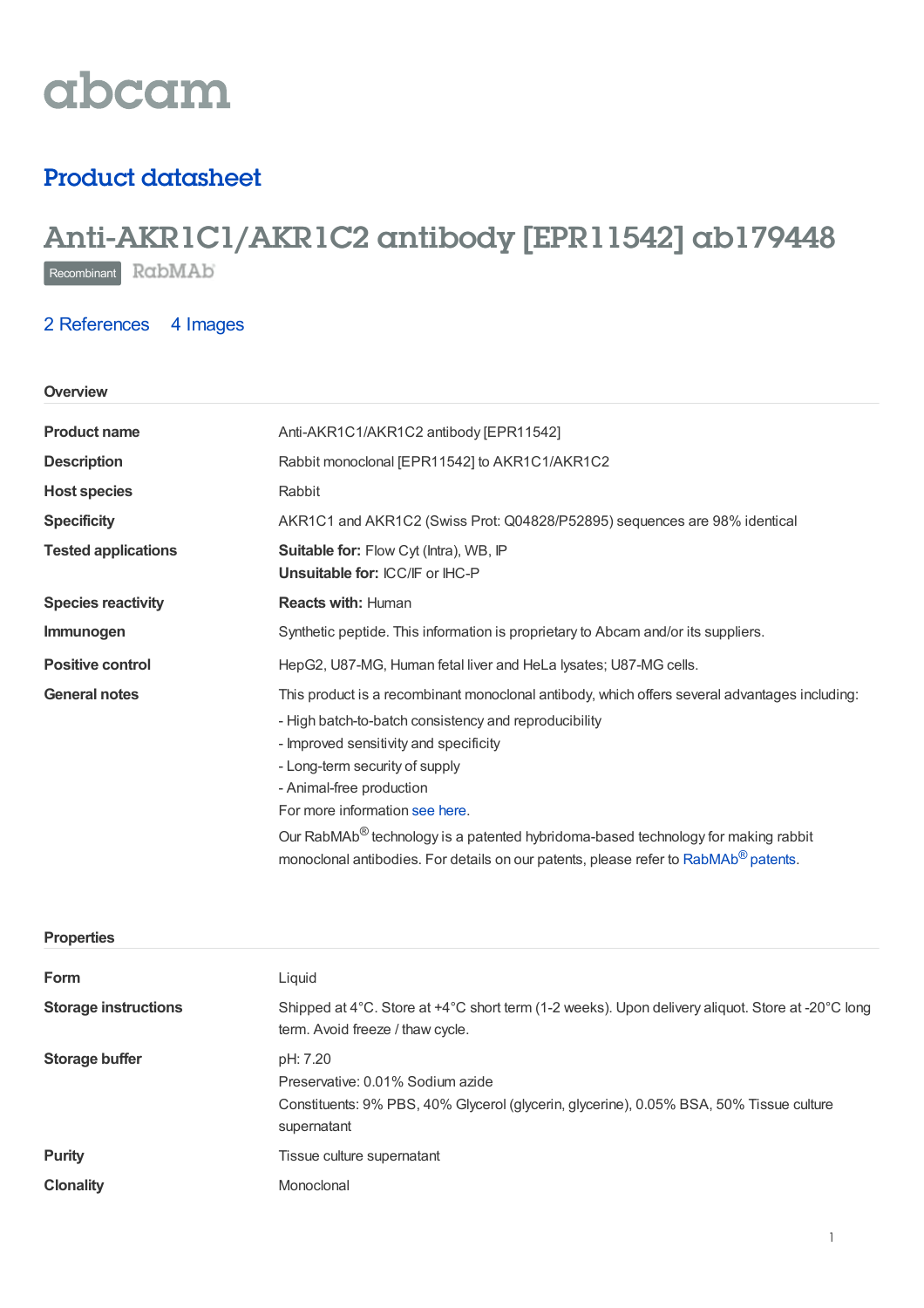| <b>Clone number</b> | EPR11542 |
|---------------------|----------|
| <b>Isotype</b>      | lgG      |

#### **Applications**

**The Abpromise guarantee** Our [Abpromise](https://www.abcam.com/abpromise) guarantee covers the use of ab179448 in the following tested applications.

The application notes include recommended starting dilutions; optimal dilutions/concentrations should be determined by the end user.

| <b>Application</b> | <b>Abreviews</b> | <b>Notes</b>                                                                                                           |
|--------------------|------------------|------------------------------------------------------------------------------------------------------------------------|
| Flow Cyt (Intra)   |                  | $1/10 - 1/100$ .<br>ab172730 - Rabbit monoclonal IgG, is suitable for use as an<br>isotype control with this antibody. |
| <b>WB</b>          |                  | 1/1000 - 1/10000. Predicted molecular weight: 37 kDa.                                                                  |
| IP                 |                  | $1/10 - 1/100$ .                                                                                                       |

**Application notes** Is unsuitable for ICC/IF or IHC-P.

#### **Target**

#### **Images**



cell lysate immunoprecipitated using ab179448 at 1/10 dilution.

Western blot analysis on immunoprecipitation pellet from HepG2

Immunoprecipitation - Anti-AKR1C1/AKR1C2 antibody [EPR11542] (ab179448)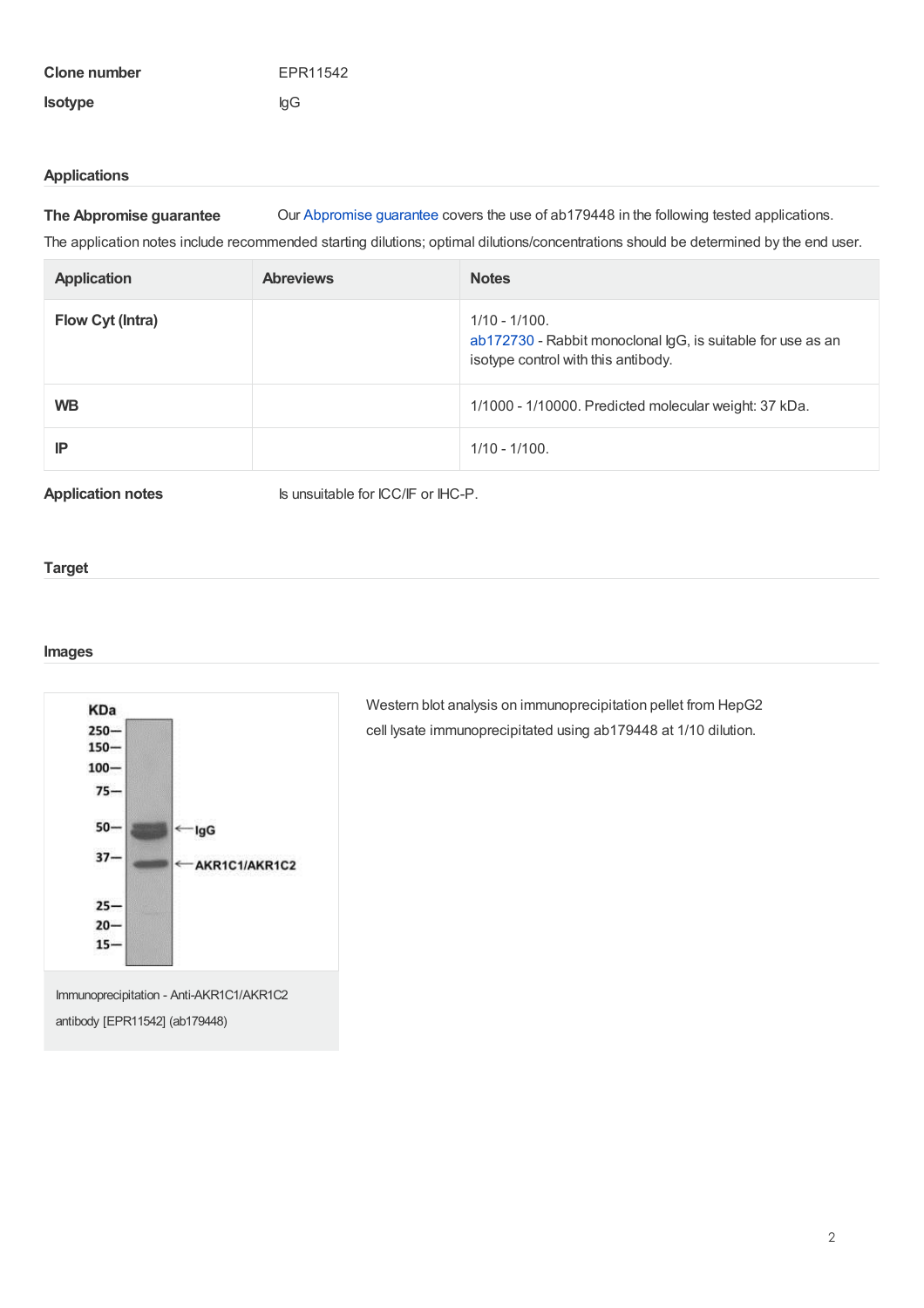

Flow Cytometry (Intracellular) - Anti-AKR1C1/AKR1C2 antibody [EPR11542] (ab179448)



Western blot - Anti-AKR1C1/AKR1C2 antibody [EPR11542] (ab179448)

Intracellular flow cytometric analysis of permeabilized U87-MG cellslabeling AKR1C1/AKR1C2 with ab179448 at 1/10 dilution (red),compared toa rabbit IgG negative control (green).

**All lanes :** Anti-AKR1C1/AKR1C2 antibody [EPR11542] (ab179448) at 1/1000 dilution

**Lane 1 :** HepG2 lysate **Lane 2 :** U87-MG lysate **Lane 3 :** Human fetal liver lysate **Lane 4 :** HeLa lysate

Lysates/proteins at 10 µg per lane.

**Predicted band size:** 37 kDa